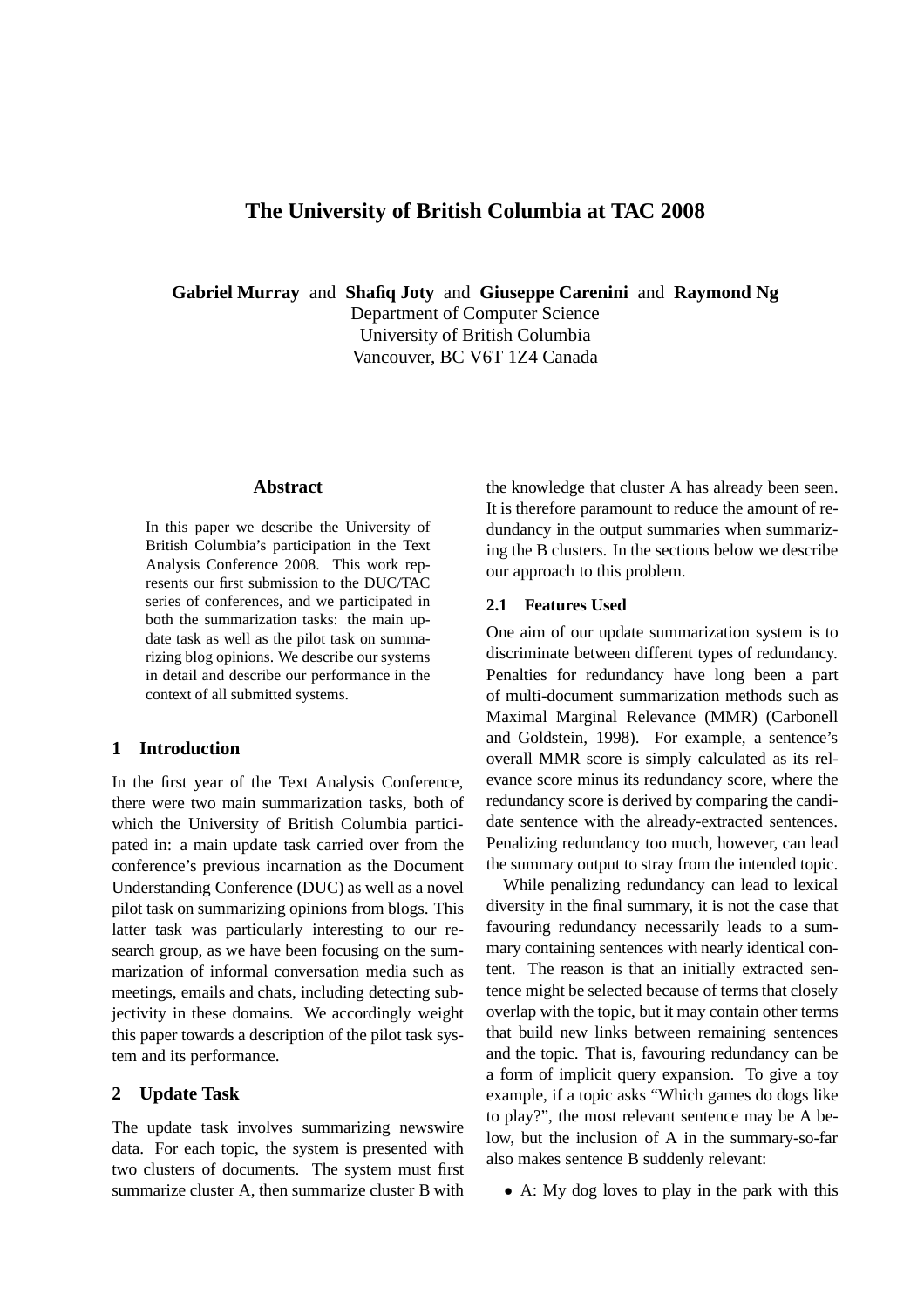ragged old ball.

• B: My terrier loves chasing balls and frisbees in the park.

The terms "park" and "ball" were, in effect, added to the topic query, thereby making sentence B relevant. This query expansion would be lost in an MMR-style framework. Naturally, it is undesirable for a system to extract nearly-identical sentences, and so a threshold can be included for the maximum tolerated redundancy.

For the update task we submitted two systems, described below. The first system is an unsupervised approach, and the second uses many of the same features in a supervised, machine-learning framework. Before describing the individual systems, we present the shared feature set here.

There are several query-relevance metrics used. The score *cos1* is simply the cosine between the query vector and the candidate sentence vector. We carry out query expansion by using the Infomap latent semantic analysis  $(LSA)$  tool<sup>1</sup> and finding the most closely related words to the query terms. The score *cos2* is then the cosine between the expanded query vector and the candidate sentence vector.

The score *olap* is derived by summing the scores for terms that are shared by both the candidate and the original query vector, then dividing by the sum of query vector values. The metric *nonolap* is derived by summing the candidate sentence term scores, subtracting the total of the term-weights shared by the sentence and the query, and dividing this subtotal by the sum of the candidate sentence term scores. This score measures what percentage of the sentence's term-scores are non-overlapping with the query, i.e. how much the sentence would expand the topic if added to the summary-so-far.

The metric *red1* measures the candidate sentence's redundancy with the already-extracted sentences, using the maximum cosine of the candidate and the set of extracted sentences. The score *red2* measures the sentence's similarity to the summaries generated for the previous cluster. For the A cluster, these scores are always 0.

The *docscore* metric measures the similarity between the document as a whole and the query. This

| feature          | weight |
|------------------|--------|
| cos 1            |        |
| cos2             | 1      |
| olap             | 1      |
| dscore           | 1      |
| poscore          | 1      |
| nonolap          | 0.6    |
| red1             | 0.6    |
| red <sub>2</sub> | - 1    |

Table 1: Feature Weights

is motivated by the intuition that a sentence should be more likely to be extracted if the document in which it occurs is very relevant. The score *posit* indicates the position of the candidate sentence in its source document, with 1 representing the beginning of the document and 0 representing the end. This is motivated by the fact that the first paragraphs of an article tend to provide a high-level overview of the subject.

In cases where a candidate sentence is 30 words or longer in length, we break the sentence into its constituent clauses using the Sundance parser (Riloff and Phillips, 2004), and treat each clause as a separate candidate sentence. This is to ensure that our final output summary does not contain only three or four sentences.

#### **2.2 Unsupervised Update System**

For the unsupervised system, an overall sentence score is derived by summing over all of the features, with each feature having an associated weight as listed in Table 1. The only penalty is therefore the *red2* score, measuring overlap with the summary sentences from the previous cluster. The sentences are then ranked according to this combined score and extracted until the maximum summary length is reached. The system ID for the unsupervised update system is 29.

## **2.3 Supervised Update System**

The supervised system uses all of the previously described features and more. The *olap* and *nonolap* scores are calculated using both the original query and expanded query. We also calculate a variety of redundancy features for the previous cluster, comparing the candidate sentence to both the previous cluster summaries and the previous cluster document sentences as a whole. We also introduce a

<sup>1</sup> http://infomap-nlp.sourceforge.net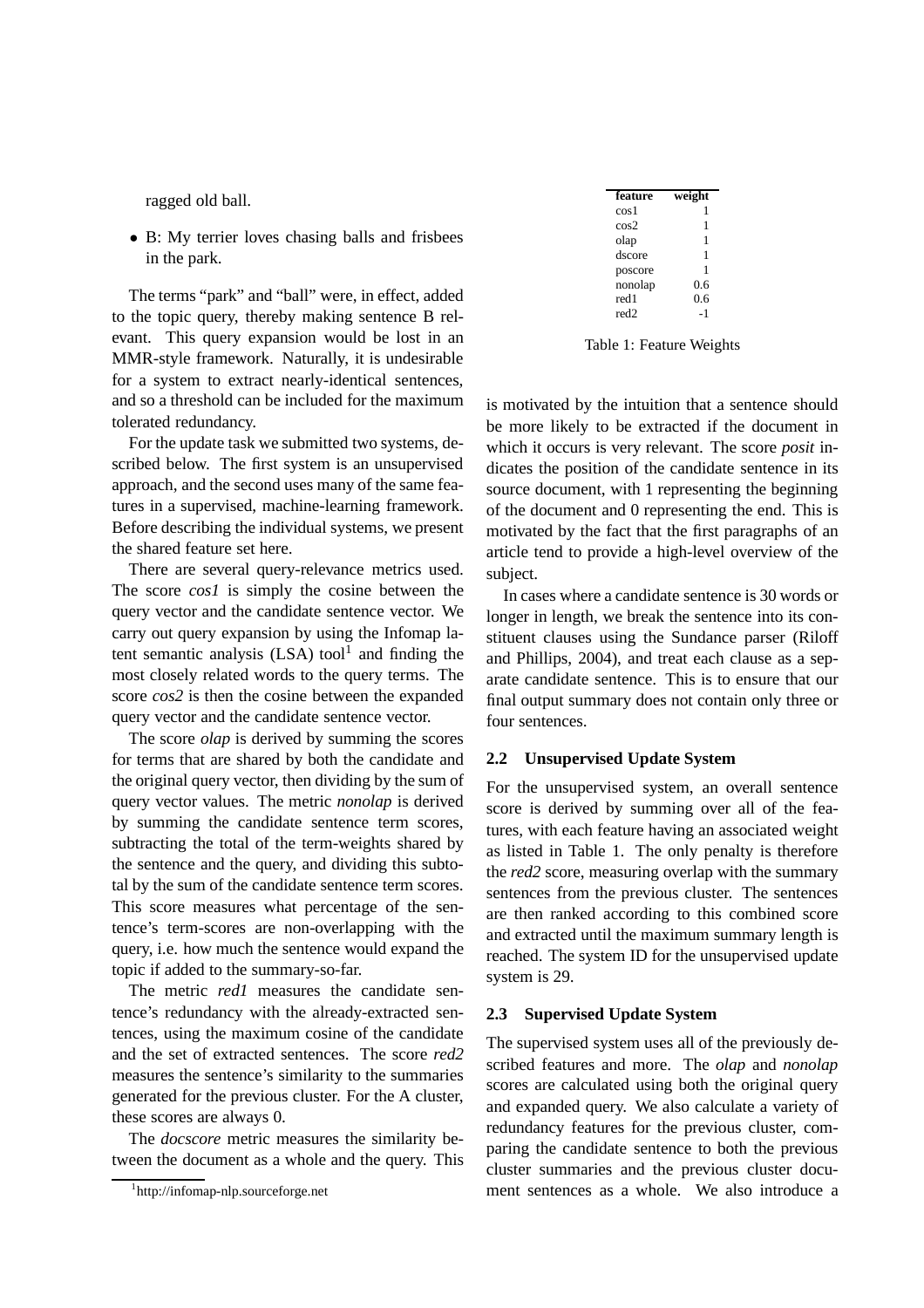feature *sharecon* that compares each candidate sentence to all of the other candidate sentences with higher *cos1* scores, and measures the sum of termweights for terms that are shared between these sentence pairs but are not contained in the query. So if sentence A has a higher *cos1* score than sentence B, we sum the term-weights for all terms that are shared between the two sentences but are not contained in the query, and assign this as the *sharecon* score for sentence B. This helps measure query relevance for sentences that might not share exact terms with the query but are nonetheless related to the topic.

There were two central challenges with our supervised summarization system. The first is that we did not possess sentence-level summarization annotation for training purposes for this task. The second was the challenge in utilizing dynamic features in a static system. We address these two concerns in turn.

For training our update task summarizer, we needed gold-standard extractive/non-extractive annotations. While we had data for the 2007 DUC Update Task, this did not contain sentence-level annotations. We decided to derive these class labels automatically by measuring n-gram overlap between each sentence from the 2007 task documents with the relevant human abstracts, using ROUGE-2 and ROUGE-SU4. We then considered the top-scoring sentences according to ROUGE to be the summary sentences for that topic (using a summary length of 200 words), with the remaining sentences being members of the non-extractive class. While this would lead to noisy class labels, we predicted that ROUGE would give a rough approximation of sentence informativeness for training purposes.

The second challenge was in deciding how to capture dynamic features in a static summarization framework. In the unsupervised system, the *red1* scores change every time that a sentence is included in the growing summary. In other words, *red1* is a dynamic feature. This is straight-forward in an unsupervised algorithm but more complex in a machinelearning framework. For the supservised system, we calculated the *red1* scores for each sentence by first ranking all candidate sentences according to *cos1* scores, then calculating for each sentence its *red1* score for all of the sentences ranked higher. So for a given candidate sentence, we simply consider

its summary-so-far to be the set of sentences with higher *cos1* scores.

The system ID for the supervised update system is 55.

## **2.4 Results**

Both of our update task systems performed approximately average in comparison with the 71 submitted systems. For the A cluster documents, the average Pyramid score for all participant systems was 0.26. Our unsupervised system averaged 0.245 and the supervised system averaged 0.232. For overall responsiveness, the average for all systems was 2.32. Our systems averaged 2.1 and 2.2, respectively. For overall responsiveness, our systems were ranked 46th and 41st out of all participant systems.

Both of our systems fared substantially better on summarizing the B clusters, in terms of system ranking. The average Pyramid score was 0.21 overall, and our unsupervised and supervised systems averaged 0.23 and 0.22, respectively. The average responsiveness for all participant systems was 2.03, and our systems averaged 2.06 and 1.98. They were ranked 28th and 35th overall. For ROUGE-SU4, our systems hovered around the overall average of 0.11, with averages of 0.11 and 0.10.

Our expectation was that our supervised system would perform slightly better, particularly on ROUGE since ROUGE was used for determining the training labels using the 2007 data, but this was not the case. We suspect that the class labels were simply too noisy for our supervised system.

## **3 Blog Opinion Task**

For the blog opinion summarization task, we submitted two systems. Both systems share the same subjectivity components, which we describe in the next section. The systems differ primarily in their use of query expansion and named entity detection and matching. For both systems, we chose not to use the available QA snippets.

## **3.1 Subjectivity Features**

Our blog summarization systems use two components for subjectivity detection. These are described in turn below.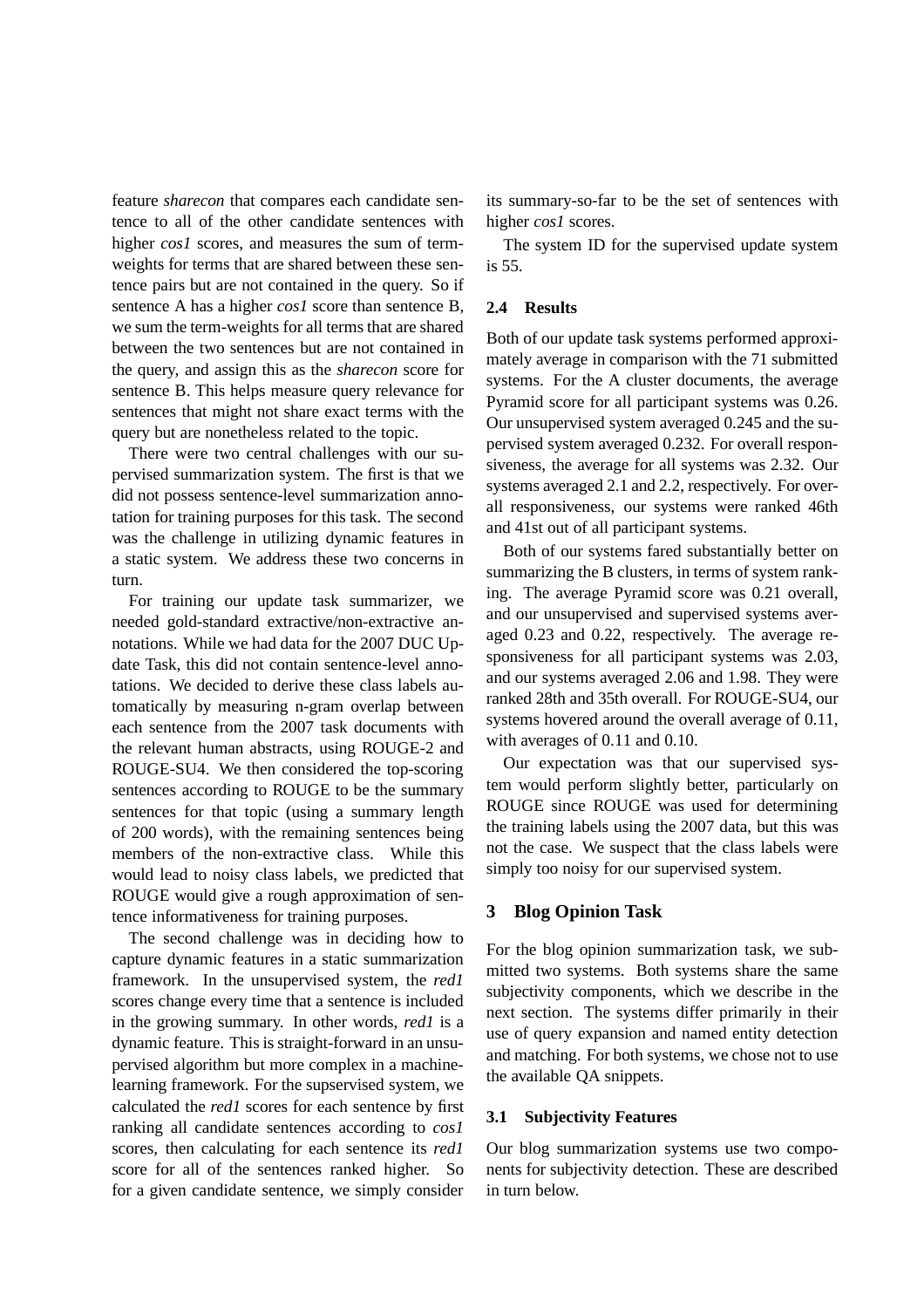# **3.1.1 Extraction Patterns for Positive and Negative Subjectivity**

The first subjectivity component is based on identifying positive and negative extraction patterns in the manner of Riloff et al. (Riloff and Wiebe, 2003). This component utilizes the Sundance parser and the AutoSlog-TS algorithm for identifying relevant extraction patterns from data that is annotated for subjectivity. This algorithm takes as input a corpus, a portion of which is annotated for the domain of interest, e.g. positive subjectivity. All of the extraction patterns from the corpus are extracted, where an extraction pattern is essentially a partial lexical instantiation of a syntactic pattern. For example, in the work of Riloff et al. in detecting sentences about terrorism, significant extraction patterns included "sympathizers of  $\langle np \rangle$ " and " $\langle subj \rangle$  kills bystanders." The extraction patterns that occur more often in the data subset of interest are considered to be highly indicative of that domain. For example, we can find the extraction patterns that occur often in sentences with positive subjectivity but rarely in the corpus as a whole.

Because we do not possess blog data that is annotated for positive and negative subjectivity, we had to learn these positive and negative extraction patterns using a different corpus from the meetings domain. A portion of the AMI corpus<sup>2</sup> has been annotated with a large amount of subjectivity information (Wilson, 2008), and we hypothesized that the informal, conversational and often disfluent nature of meeting speech may share interesting characteristics with blog data.

We applied the AutoSlog-TS algorithm to the 20 annotated AMI meetings, automatically learning the extraction patterns for the positive and negative dialogue acts (DAs). The extraction patterns are scored in several different ways, and we chose to consider an extraction pattern to be a significant indicator of that domain if it occurred more than 2 times and had a posterior probability of at least 0.65. These are rather low thresholds, but using stricter criteria resulted in very few extraction patterns being retrieved.

One interesting result is that there are far more extraction patterns returned for positive DAs than for

| <b>Positive Patterns</b>                | <b>Negative Patterns</b>                   |
|-----------------------------------------|--------------------------------------------|
|                                         |                                            |
| $\langle \text{subj} \rangle$ BE easy   | $\langle \text{subj} \rangle$ BE boring    |
| $\langle \text{subj} \rangle$ BE better | $\langle \text{subj} \rangle$ BE bad       |
| $\langle \text{subj} \rangle$ liked     | $\langle \text{subj} \rangle$ avoid        |
| change $\langle$ dobj $\rangle$         | worry about $\langle np \rangle$           |
| $\langle \text{subj} \rangle$ agree     | $\langle \text{subj} \rangle$ BE confusing |

Table 2: Examples of Positive and Negative Patterns

negative DAs. We hypothesize that this is because participants in meetings will tend to couch negative sentiments in indirect language or euphemisms, whereas positive sentiments may be expressed more directly and use more typical repeated patterns. 185 positive extraction patterns were found, but only 41 negative patterns.

A few of the extraction patterns are not only domain-specific, but specific even to the AMI scenario task, but most are general. For example the top two positive patterns are "<subj> BE good", with a probability of 0.833 and 36 total occurrences, and "<subj> BE easy," with a probability of 0.731 and 26 total occurrences. The top two negative extraction patterns are "problem with  $\langle np \rangle$ ," with a probability of 1 and six total occurrences, and " $\langle \text{subj} \rangle$ BE problem," with a probability of 0.80 and 10 total occurrences. Table 2 lists some of the top positive and negative extraction patterns.

Having determined positive and negative extraction patterns, we can then score candidate sentences according to how many patterns match the sentence and how well the polarity of the sentence matches the polarity of the query.

### **3.1.2 Semantic Orientation Calculator**

The second subjectivity tool used is the semantic orientation calculator (SO-CAL) (Taboada et al., 2008), originally developed for analyzing online product reviews and movie reviews. It works by combining a lexicon of subjective keywords with contextual cues that shift the polarity of the keywords. The keywords have associated values ranging from -5 to 5, i.e. from very negative to very positive. SO-CAL outputs a single score in the same range, indicating the subjectivity type of the document.

<sup>2</sup> http://www.amiproject.org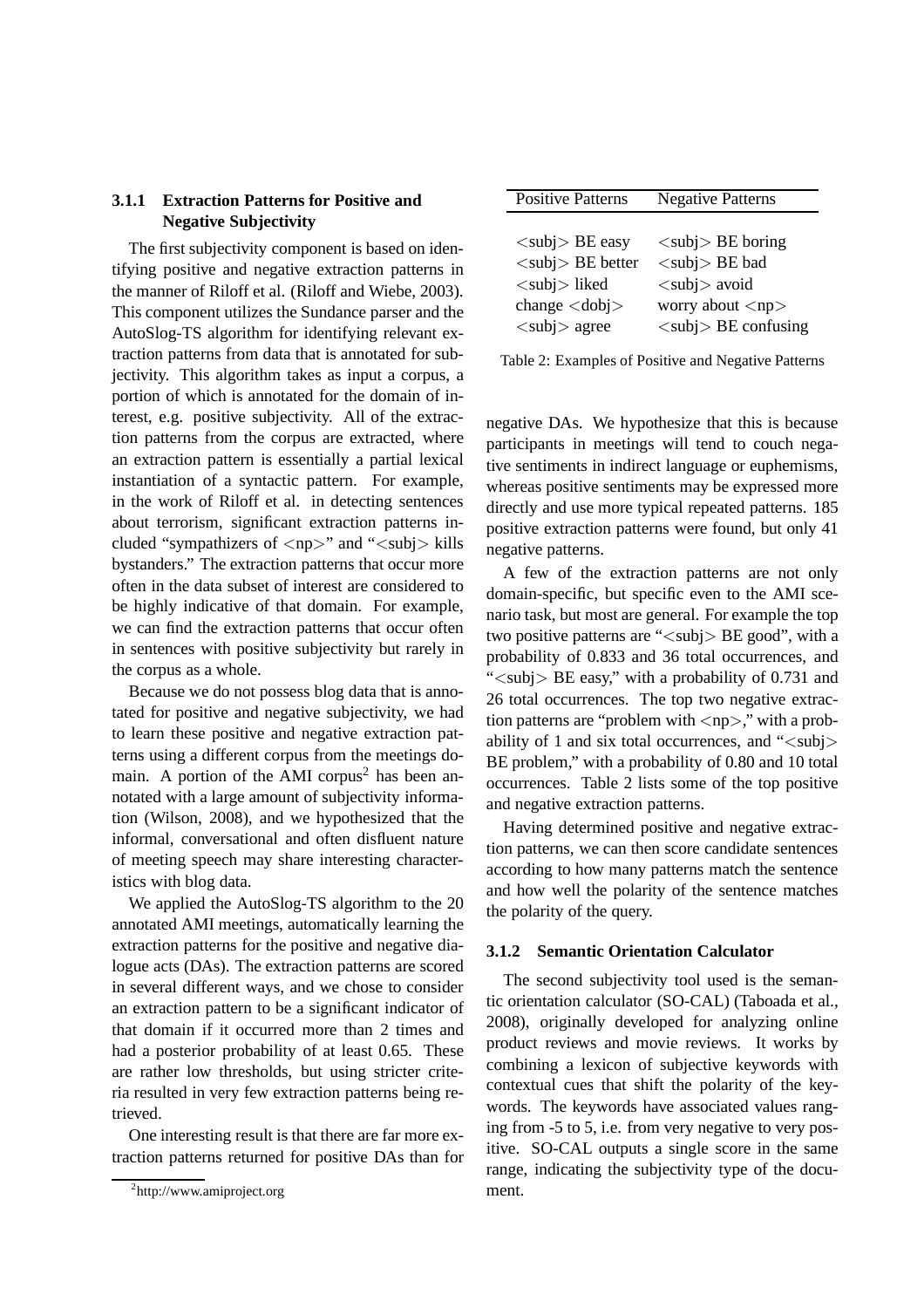Because SO-CAL was developed for online reviews, its lexicon is quite small and specialized. We supplemented the existing keywords with keywords gleaned from the MPQA corpus<sup>3</sup>. The MPQA keywords did not have the associated values that SO-CAL requires, so we mapped "weakly positive" and "weaky negative" keywords to 1 and -1, respectively, while "strongly positive" and "strong negative" keywords were given scores of 5 and -5, respectively.

SO-CAL typically generates overall document scores, but we used the calculator to generate scores for individual sentences, so that every candidate sentence is given a score between -5 and 5.

#### **3.2 Blog Opinion System 1**

The first blog summarization system is the more advanced of the two, featuring several preprocessing and query expansion components. These are described in turn below. The system ID for our first blog system is 3.

## **3.2.1 Question Decomposition and Expansion**

Question Decomposition involves breaking a compound question into its subparts. We look for the conjunctions to break the questions into two or more subquestions. We find the first-sense synonyms (using WordNet) of the nouns and verbs in a question. We expand the questions by adding these synonyms. For example the question: "What motivated positive opinions of CARMAX from car buyers" becomes "What motivate or actuate or propel or move or prompt or incite positive opinion or sentiment or thought or view or persuasion of CARMAX from car or auto or automobile or machine or motorcar buyers or purchaser or emptor or vendee" after expansion.

#### **3.2.2 Named Entity Tagging**

Named entities are terms that refer to certain entity. For example "Canada" refers to a country, "Vancouver" refers to a city. We used the OAK named entity tagger<sup>4</sup> to tag the questions with named entities. OAK uses a set of 150 different named entity tags. We capture the named entities of the question to compare it later with the named entities of the document sentence.

#### **3.2.3 Named Entity Overlap Measure**

For each document sentence we extract the named entities in the same way as we did for the questions. We measure the named entity overlap by counting the number of named entities common in them.

#### **3.2.4 Cosine Similarity Overlap Measure**

The sentences are represented as sentence vectors based on the tf\*idf counts of the words. The questions are also represented as question vectors in the same way. We measure the the cosine similarity overlap of a sentence with a question by computing the angle between the sentence vector and the question vector as follows:

$$
\theta = \cos^{-1} \frac{\vec{q}.\vec{s}}{\|\vec{q}\| \times \|\vec{s}\|}
$$

We measure the cosine similarity of a sentence with the original question as well as with the decomposed and expanded questions of the original question. Hence we have two cosine similarity measures for each document sentence: *1. CosSimOrg:* that computes the similarity with the original question and *2. CosSimExp:* that computes the similarity with the decomposed and expanded questions of the original question.

#### **3.2.5 Sentence Ranking**

For each question of a target we rank the sentences. We have four different measures for each of the sentences:

- 1. *Subj*: The subjectivity score of the sentence, averaging the extraction pattern and SO-CAL scores.
- 2. *NE*: The named entity overlap score of the sentence.
- 3. *CosSimOrg*: The Cosine similarity overlap score with the original question.
- 4. *CosSimExp*: The Cosine similarity overlap score with the decomposed and expanded questions of the original question.

We want the sentences to be important with respect to its subjectivity and at the same time relevant to the question. We set a threshold  $T$  for this. Our ranking formula is:

<sup>3</sup> http://www.cs.pitt.edu/mpqa/databaserelease

<sup>4</sup> http://nlp.cs.nyu.edu/oak/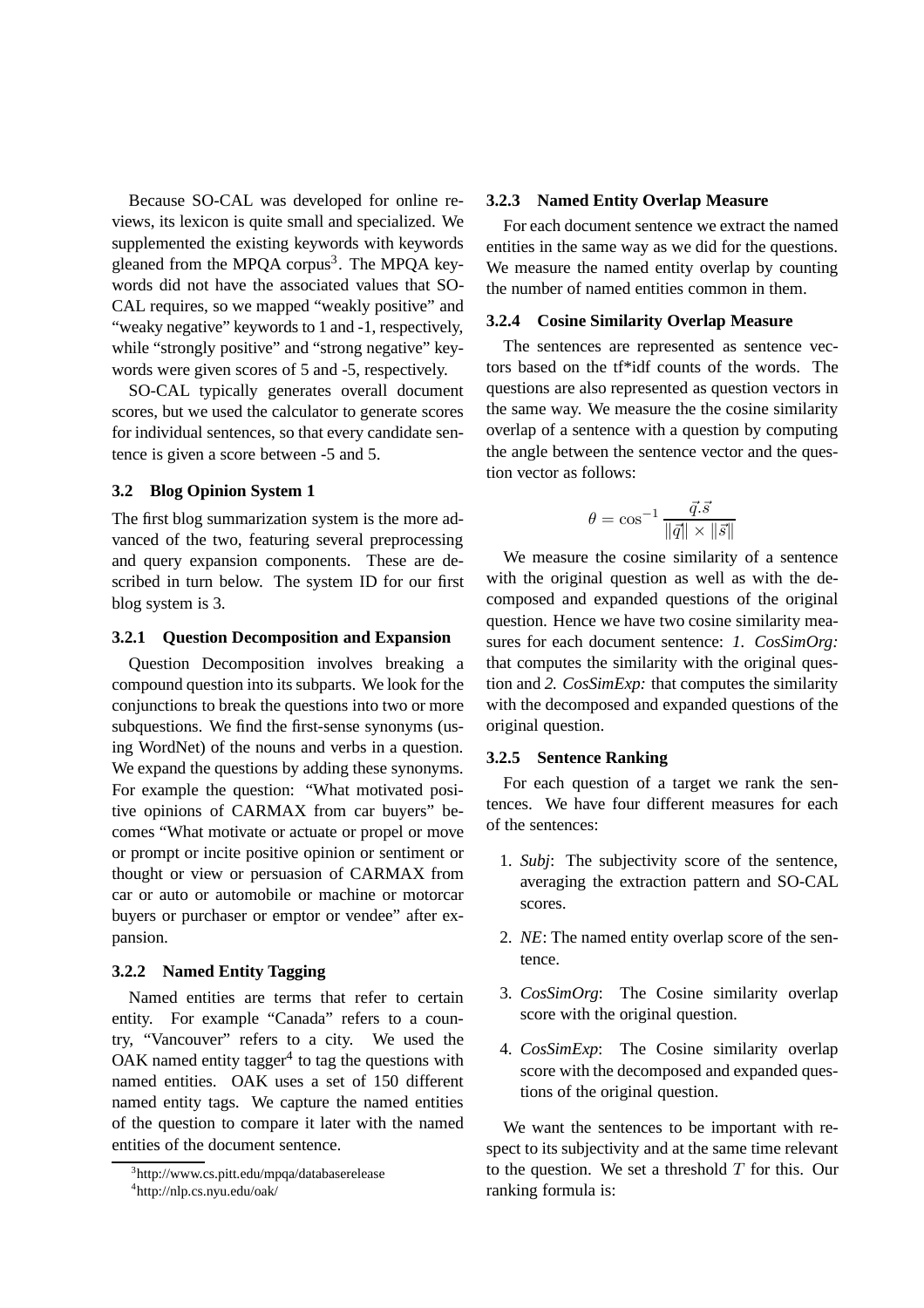

Figure 1: Blog Task Results for Non-Snippet Systems

# $if(CosSimOrg > T)$ :  $score = Subj + NE + CosSimOrg + \frac{3}{4} \times$ CosSimExp else :

 $score = NE + CosSimOrg + \frac{3}{4} \times CosSimExp$ In this way, we prevent the sentences that have low relevancy with the question from being extracted simply because they have a high subjectivity score.

# **3.2.6 Redundancy Checking and Producing Answer**

The answer length is maximum 7000 characters for each question but we do not include all the top ranked sentences upto 7000 characters in the final answer. The sentence which has score greater than a fixed threshold  $(T=1.5)$  will be included in the final answer if it passes through a redundancy checker. The redundancy checker checks the cosine similarity of a candidate summary sentence (to be added) with each of the sentences which are already in the summary. The sentences for which the similarity measure is below a certain threshold (0.75) will be included in the final answer. In this way we produce answers for each of the questions in the target.

## **3.3 Blog Opinion System 2**

Our second blog system is essentially a simplified version of the first. This system does not use query

expansion or named entity recognition and matching. There are essentially three components to a sentence score. The first score is derived from the subjectivity tools described previously, representing the polarity of the sentence. There are then two relevance metrics: cosine with the query and cosine with the topic. If the relevance metrics fall below a certain threshold, the overall sentence score is derived using only the relevance metrics and no subjectivity score. This is to prevent the case where a sentence is selected because of a very high subjectivity score but nevertheless has low relevance scores.

The system ID for the second system is 25.

# **3.4 Results**

Of all submitted systems, 19 in total did not use the QA snippets. Among those 19 systems, our two submitted systems fared very well according to the various evaluation metrics. For Pyramid scores, the average for all 19 systems was 0.15. Our first system, UBC1, averaged 0.16 and our second system, UBC2, averaged 0.22. This latter score was the second highest of the 19 systems. For overall responsiveness, both of our systems were again above the average of 2.61. UBC1 averaged 2.82 while UBC2 averaged 3.32, which tied for third place among the 19 systems.

The most surprising result was that UBC2, the simpler of our two submitted systems, performed